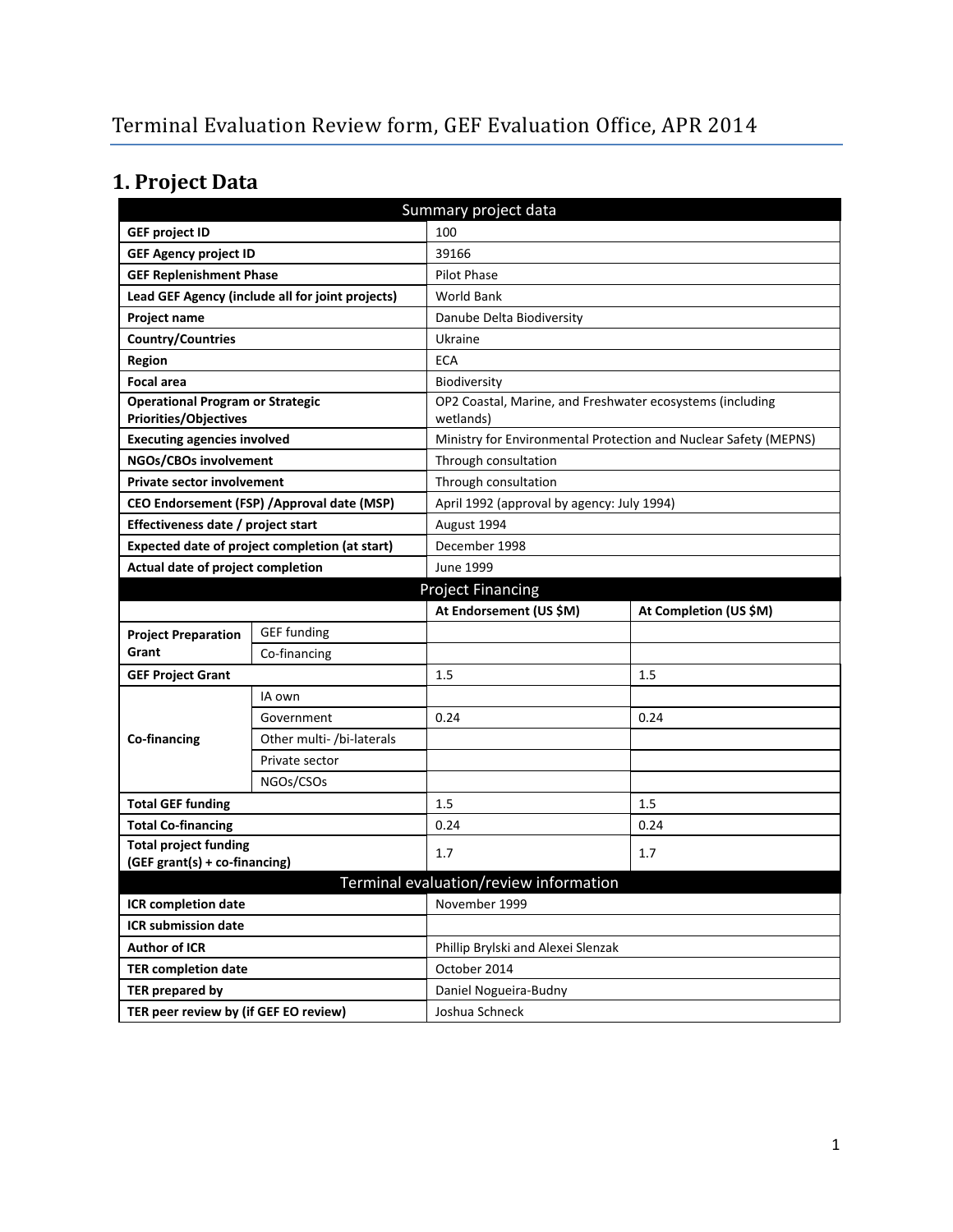| <b>Criteria</b>                                  | <b>Final PIR</b> | <b>IA Terminal</b><br><b>Evaluation</b> | <b>IA Evaluation</b><br><b>Office Review</b> | <b>GEF EO Review</b> |
|--------------------------------------------------|------------------|-----------------------------------------|----------------------------------------------|----------------------|
| <b>Project Outcomes</b>                          | N/A              |                                         |                                              |                      |
| <b>Sustainability of Outcomes</b>                | N/A              |                                         |                                              |                      |
| <b>M&amp;E Design</b>                            | N/A              | N/R                                     | N/R                                          | MS                   |
| <b>M&amp;E</b> Implementation                    | N/A              | N/R                                     | N/R                                          | U/A                  |
| <b>Quality of Implementation</b>                 | N/A              |                                         |                                              |                      |
| <b>Quality of Execution</b>                      | N/A              |                                         |                                              |                      |
| <b>Quality of the Terminal Evaluation Report</b> |                  |                                         |                                              | MS                   |

### **2. Summary of Project Ratings**

#### **3. Project Objectives**

#### 3.1 Global Environmental Objectives of the project:

According to the Project Document (PD), the project objective was to protect and enhance the Ukrainian part of the Danube Delta ecosystem and contribute to biodiversity conservation within the delta. Ukraine's portion of the Danube Delta is characterized by diverse vegetation and fauna, due to the influence of the wide range of fresh and marine water conditions present there. While it is difficult to estimate changes in total population size, there is clear evidence of species decline in birds and fish, due primarily to loss of habitat through conversion of wetlands into agriculture and fish farming areas (PD, pp 3-4). The PD goes on to note the "urgent need" to protect the existing reserve, the Danube Plavny, as well as to identify and designate neighboring core and buffer areas with the most ecologically valuable habitats, and design a system of protected area management.

3.2 Development Objectives of the project:

According to the PD, the project consisted of eight Development Objectives (DOs). They are:

DO1: *Danube Plavny Authority Strengthening* - improve the capacity of the Danube Plavny Reserve Authority (DPA, renamed the Danube Biosphere Reserve Authority - DBRA) to implement the project and manage the biosphere reserve through staff increases, human resources development, infrastructure, and equipment

DO2: *Warden Strengthening* - strengthen the warden service through increased staffing, training, and provision of infrastructure and equipment

DO3: *Monitoring and Database Management* - development of monitoring and applied research activities, data management, and a GIS

DO4: *Wetland Restoration* – financing of three small pilot wetland restoration activities and small feasibility studies for the restoration of two sites with histories of intensive economic and recreational use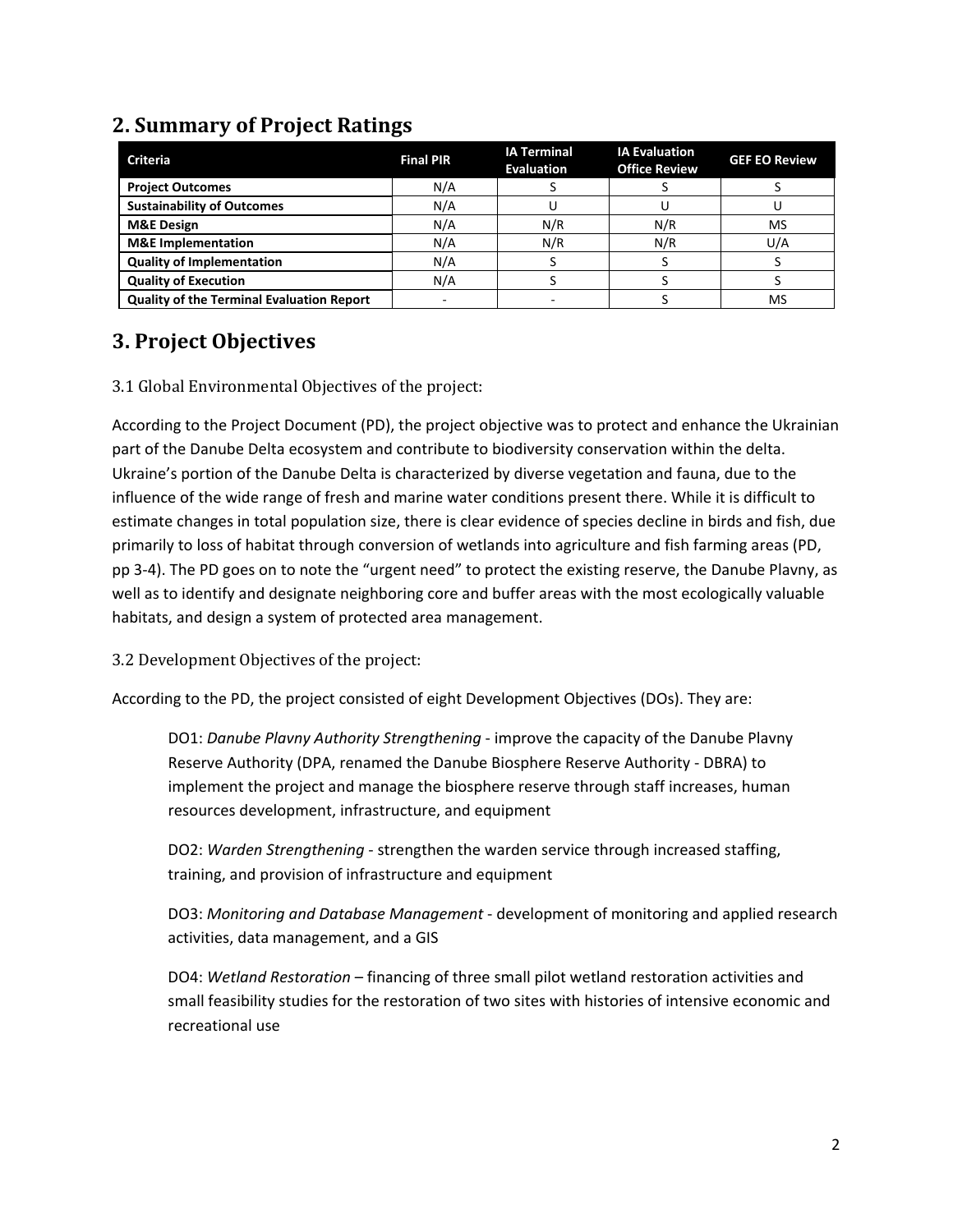DO5: *Public Awareness* – activities for raising awareness of the importance of the Delta ecosystem in local communities, and encouraging international cooperation on Danube Delta and Black Sea conservation issues

DO6: *Biosphere Reserve Establishment* – establishment of the Danube Biosphere Reserve, focusing in the first phase on protecting three priority areas: Kiliya Delta, Stensovsko-Zhebrianski plavny (SZP), and Yermakov Island

DO7: *Regional Initiatives and Coordination* – facilitate the participation of the DPA in training workshops related to development of the Black Sea Biodiversity Strategy, cooperation with the Romanian GEF Danube Delta Project, and other international initiatives

DO8: *Endowment Fund* – finance technical assistance for establishing a Trust Fund for financing recurrent costs of the biosphere reserve (cf. PD, pp 13-38)

3.3 Were there any **changes** in the Global Environmental Objectives, Development Objectives, or other activities during implementation?

Minor, adaptive changes were made to DO4 during implementation. The work plan and budget for dredging canals in Vilkovo was substantially reduced, and the funds earmarked for construction of a public dock and the dredging of canals were diverted to training activities (DO1) and cost overruns for the headquarters building (also DO1). Second, greater emphasis (time and resources) was placed on wetland management planning, rather than wetland management activities (cf. ICR, p 5).

#### **4. GEF EO assessment of Outcomes and Sustainability**

Please refer to the GEF Terminal Evaluation Review Guidelines for detail on the criteria for ratings.

Relevance can receive either a Satisfactory or Unsatisfactory rating. For Effectiveness and Cost efficiency, a six point rating scale is used (Highly Satisfactory to Highly Unsatisfactory), or Unable to Assess. Sustainability ratings are assessed on a four-point scale: Likely=no or negligible risk; Moderately Likely=low risk; Moderately Unlikely=substantial risks; Unlikely=high risk. In assessing a Sustainability rating please note if, and to what degree, sustainability of project outcomes is threatened by financial, sociopolitical, institutional/governance, or environmental factors.

Please justify ratings in the space below each box.

| 4.1 Relevance | Rating: Satisfactory |
|---------------|----------------------|
|---------------|----------------------|

The project was relevant both to GEF and National priorities. Consistent with OP2 – the conservation of biodiversity in coastal, marine, and freshwater ecosystems (including wetlands), the project aimed to contribute to biodiversity conservation in the Ukrainian side of the Danube delta. The project was relevant for GEF funding because the Danube delta is Europe's largest remaining natural wetland and, as such, represents an ecosystem of international importance. Furthermore, the project also provided a pilot for emerging biodiversity initiatives under the regional Black Sea project, a GEF-funded project in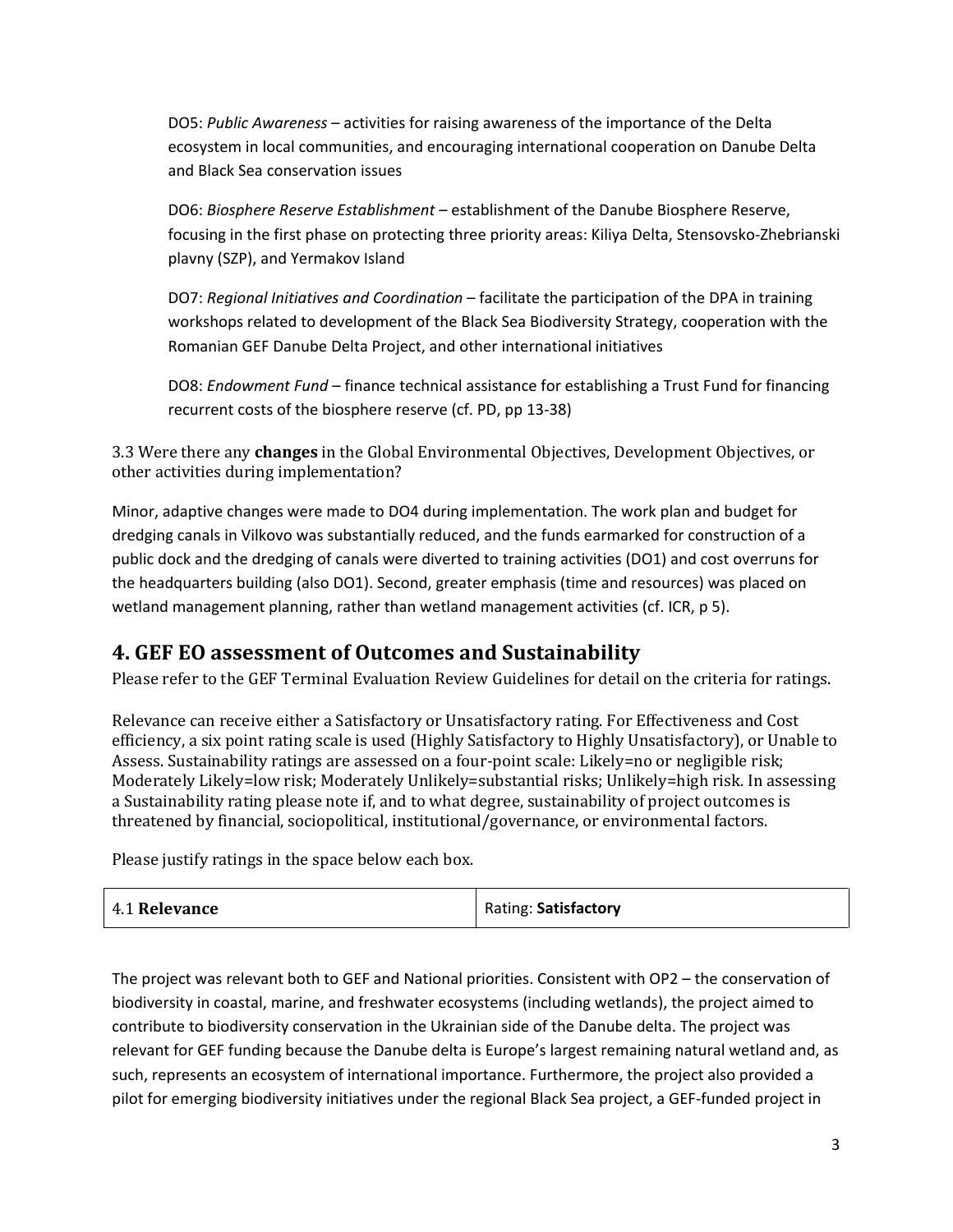the pipeline (PD, p 5). According to the Implementation Completion Report (ICR), reed beds, riparian forests, dunes, and the open waters of the maze of tributaries of the Danube River provide critical wintering and feeding habitats for many threatened species of fish and fowl (p 1). The project was relevant to National priorities because there is an urgent environmental need to protect the existing reserve, as well as design a way to manage the area (cf. PD, p 2). Additionally, there has been a significant decline in fish harvest over the past 50 years in Ukraine, affecting the livelihood of many Ukrainians; the causes of this decline are thought to be habitat loss and degradation (ICR, p 1).

| <b>4.2 Effectiveness</b> | Rating: Satisfactory |
|--------------------------|----------------------|
|                          |                      |

According to the ICR, "the project was implemented as planned and achieved its objectives satisfactorily" (pp I, 2), although DO8 was not fully achieved (a fact the ICR glossed over). The project had positive and satisfactory outcomes with respect to human resource development, expanded vision for protected area management, and improved biodiversity protection and use within the Reserve (ICR, p 12). Below, an account of the project's progress on each DO is detailed (cf. ICR, pp 15-19):

DO1: *DBRA Strengthening* – increased the number of wardens and scientific staff (14 to 35); heightened capacity of reserve staff and consultants, with selected staff participating in a series of English language and/or GIS training courses; construction of a headquarters building and warden stations; improved techniques and participatory methods implemented for the protection and management of the Danube's biodiversity;

DO2: *Warden Strengthening* – wardens' effectiveness improved through training, facilities, and equipment; chief warden recruited and number of wardens increased (4 to 13), with roughly half of them attending warden training in the Netherlands and France; construction of three warden stations and renovation of a fourth;

DO3: *Monitoring and Database Management* – scientific program designed and implemented, which produced good monitoring results on local flora and fauna; staff were trained in GIS and conservation biology; research and monitoring results were presented by Ukrainian scientists at a number of international conferences/workshops;

DO4: *Wetland Restoration* – original DO was modified during implementation phase of project. Money earmarked for canal dredging and construction of a public dock in Vilkovo went to training activities and cost overruns for the headquarters building. Furthermore, wetland restoration activities were downplayed—although water circulation was successfully restored to the floodplain of the delta between Kilia and Vilkovo--in favor of wetland management planning (cf. ICR, p 5). The new DO4 activities were deemed to be successfully achieved;

DO5: *Public Awareness* – DPA organized a number of public education activities for different target audiences; general public was targeted through regular contributions to local and regional newspapers, dissemination of brochures and calendars, televised news reports of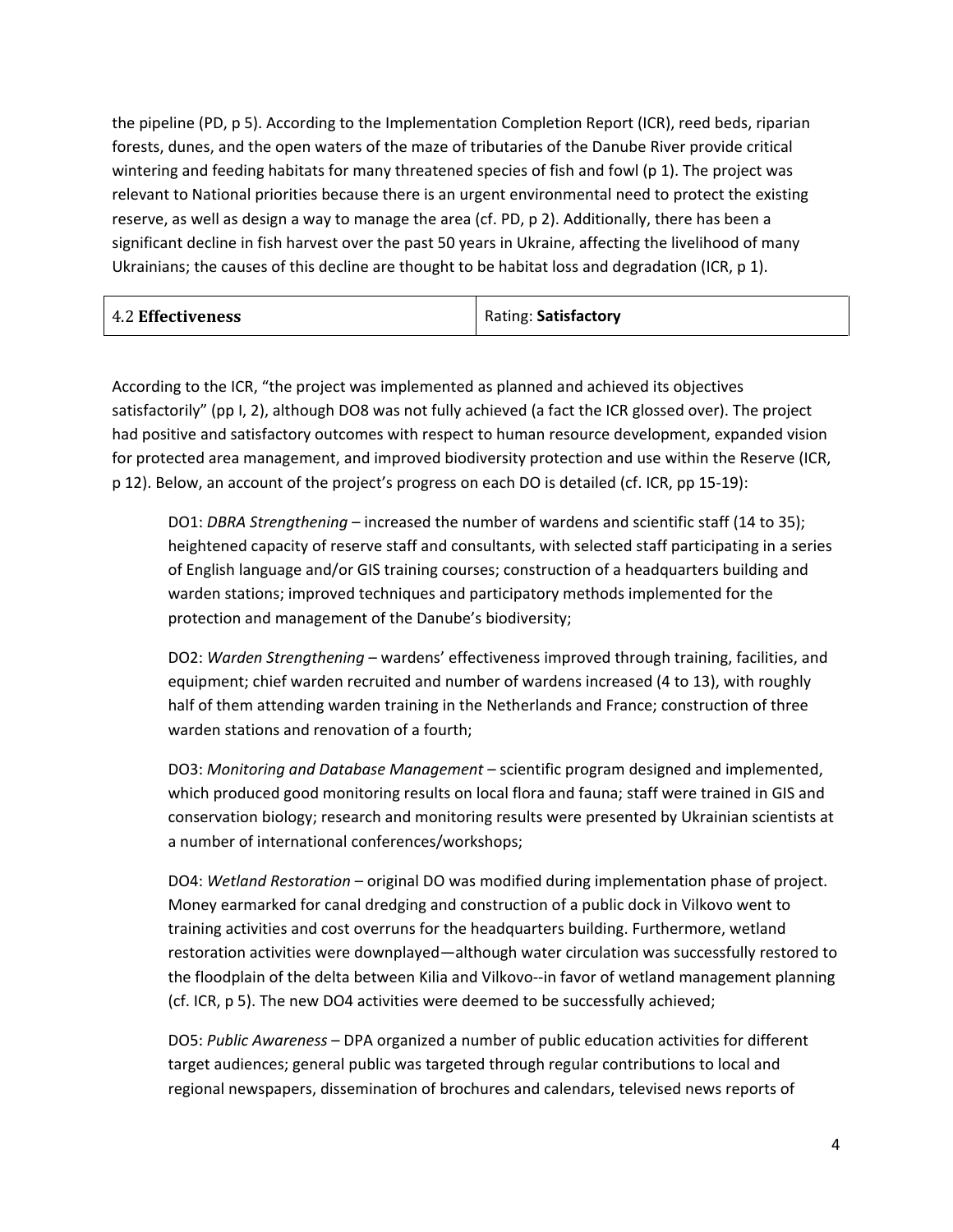Reserve activities, educational videos, and an annual "March of Parks" event; informational kiosks were established in areas frequented by fishermen; an ecological education program for school children and teachers was delivered for three years at the Reserve's information center;

DO6*: Biosphere Reserve Establishment* – Reserve was established by Presidential Decree in 1998, with land transferred over from Ministry of Forestry (MEPNS attempted to include additional areas within the Reserve, but local communities resisted inclusion of additional land due to concern over the impact on their economic activities);

DO7: *Regional Initiatives and Coordination* – partnerships were formed with WWF International and the Green Danube Program; enhanced cooperation with Romania Danube Delta Biosphere Reserve, leading to regular exchange of scientific and other information between Romania and Ukraine since 1994;

DO8: *Endowment Fund* – Trust Fund was *not* established; however, for-fee facilities were put in place and additional income generation potential being explored (such as reed harvesting).

| 4.3 Efficiency | Rating: Moderately Satisfactory |
|----------------|---------------------------------|
|----------------|---------------------------------|

Overall, the project's efficiency was rated as moderately satisfactory. While the ICR does not rate project's efficiency, it does note that there was one six-month extension required to complete project (without fully explaining the reasoning for the extension). Furthermore, there were significant cost overruns associated with construction of the Authority's headquarters; the building was completed two years later than planned. However, the vast majority of activities were achieved within budget and, furthermore, the extra funds required for the headquarters construction were taken from elsewhere in the project budget (cf. ICR, pp 5, 10). ICR also noted that, in the final year of the project, substantial delays associated with obtaining the National Bank's license for the operation of the Authority's Special Account interrupted funds disbursement, slowing down the completion of project activities (p 10).

| 4.4 Sustainability | Rating: Unlikely |
|--------------------|------------------|
|--------------------|------------------|

Project sustainability was rated unlikely due to the precarious funding situation of the project, as mentioned in the ICR and predicted in the PD. Sustainability is assessed along the following four dimensions:

- a) *Environmental sustainability* (**U/A**) ICR provides insufficient information to provide a rating on environmental risks to sustainability
- b) *Financial sustainability* (**U**) Project's financial sustainability was rated as unlikely due to the lack of support to keep the Reserve running after the end of the project, in no small part due to the failure to establish a trust fund (see DO8). Even the PD predicted that financial sustainability was likely to be an issue down the line: "annual recurrent costs are estimated at US\$47,000. This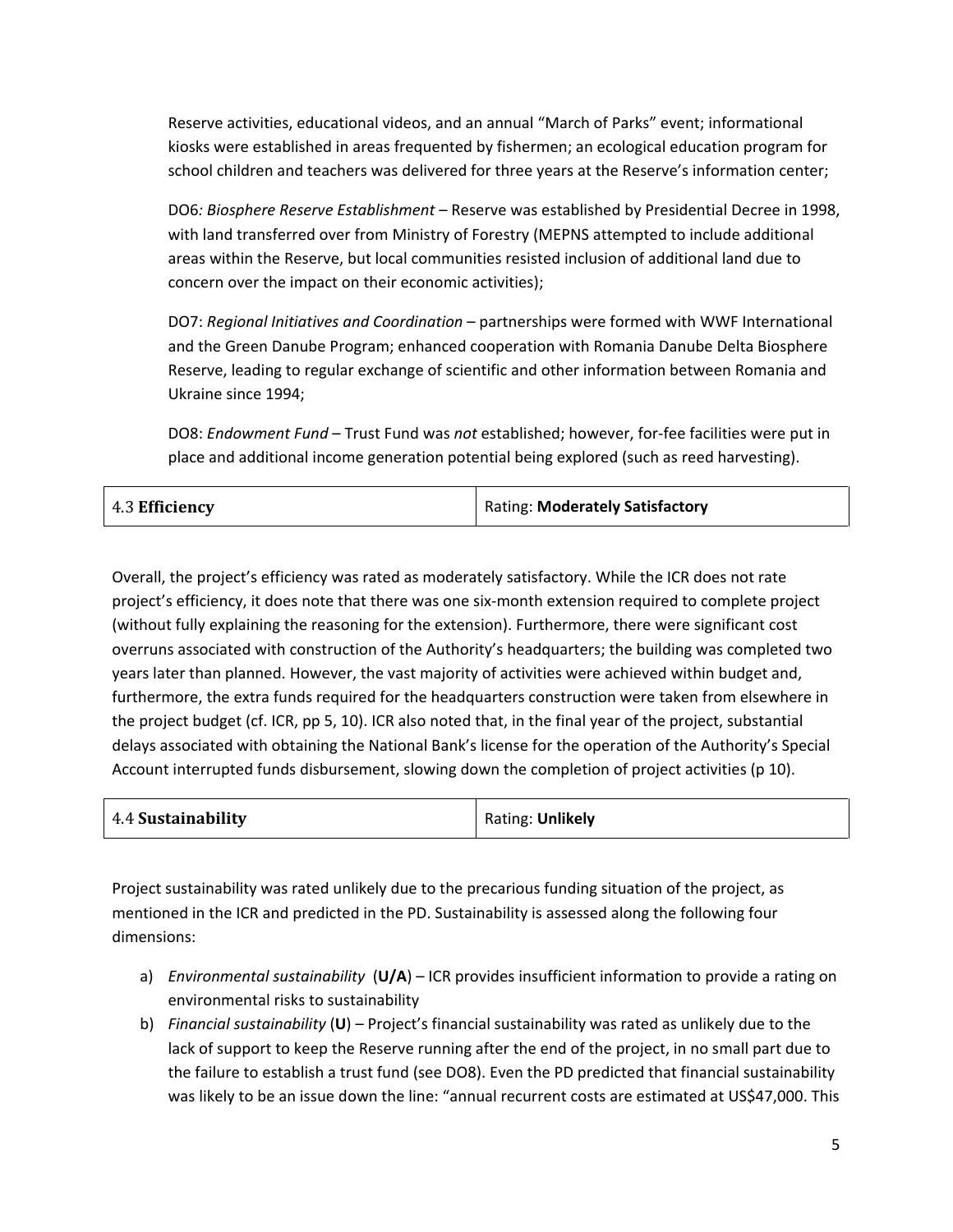compares with the current annual DP budget of US\$3,000" (p 4). ICR notes the dire need for external support to continue project activities, given Ukraine's difficult economic conditions and their impact on state budgets for all protected areas (p ii). In order to help meet the challenge of financial sustainability, the Reserve gained approval for the right to operate a revenue account, fed by revenues from fines, resource use fees, fee-paying visitors, and donations; furthermore, it has had success in applying for small grants, all of which will generate a "modest supplement" to the budget (ICR, p ii). However, only approximately one third of the project's budget for the next three years is currently accounted for, and that is excluding staff salaries. External funding was being sought at time of ICR writing, with the Dutch government a likely source. Nevertheless, "while key aspects of the project are sustainable, there remains some uncertainty over whether the project as a whole is sustainable" (ICR, pp ii, 11-12).

- c) *Institutional sustainability* (**L**) The Reserve's institutional sustainability seems highly likely, given the information provided in the ICR. Newly trained and hired staff is relatively young and highly committed to continuing with project activities (ICR, p 11).
- d) *Socio-Political sustainability* (**L**) Project's socio-political sustainability was rated as likely, as the primary stakeholders' commitment to continue the project activities remains strong (ICR, p ii).

## **5. Processes and factors affecting attainment of project outcomes**

5.1 Co-financing. To what extent was the reported co-financing essential to the achievement of GEF objectives? If there was a difference in the level of expected co-financing and actual co-financing, then what were the reasons for it? Did the extent of materialization of co-financing affect project's outcomes and/or sustainability? If so, in what ways and through what causal linkages?

ICR does not mention to what extent co-financing from the Government of Ukraine was essential to the achievement of GEF objectives.

5.2 Project extensions and/or delays. If there were delays in project implementation and completion, then what were the reasons for it? Did the delay affect the project's outcomes and/or sustainability? If so, in what ways and through what causal linkages?

ICR mentions a six-month delay in project completion; however, it does not explain the reason(s) for the delay. It does not appear as if this delay had any effect on project implementation or completion.

5.3 Country ownership. Assess the extent to which country ownership has affected project outcomes and sustainability? Describe the ways in which it affected outcomes and sustainability, highlighting the causal links:

ICR does not mention extent of country ownership of project. However, it does mention frequently the severe economic crisis afflicting Ukraine during time of implementation and implies that the project's financial sustainability was imperiled because Government's biodiversity conservation initiatives were deemed less critical to fund than other obligations.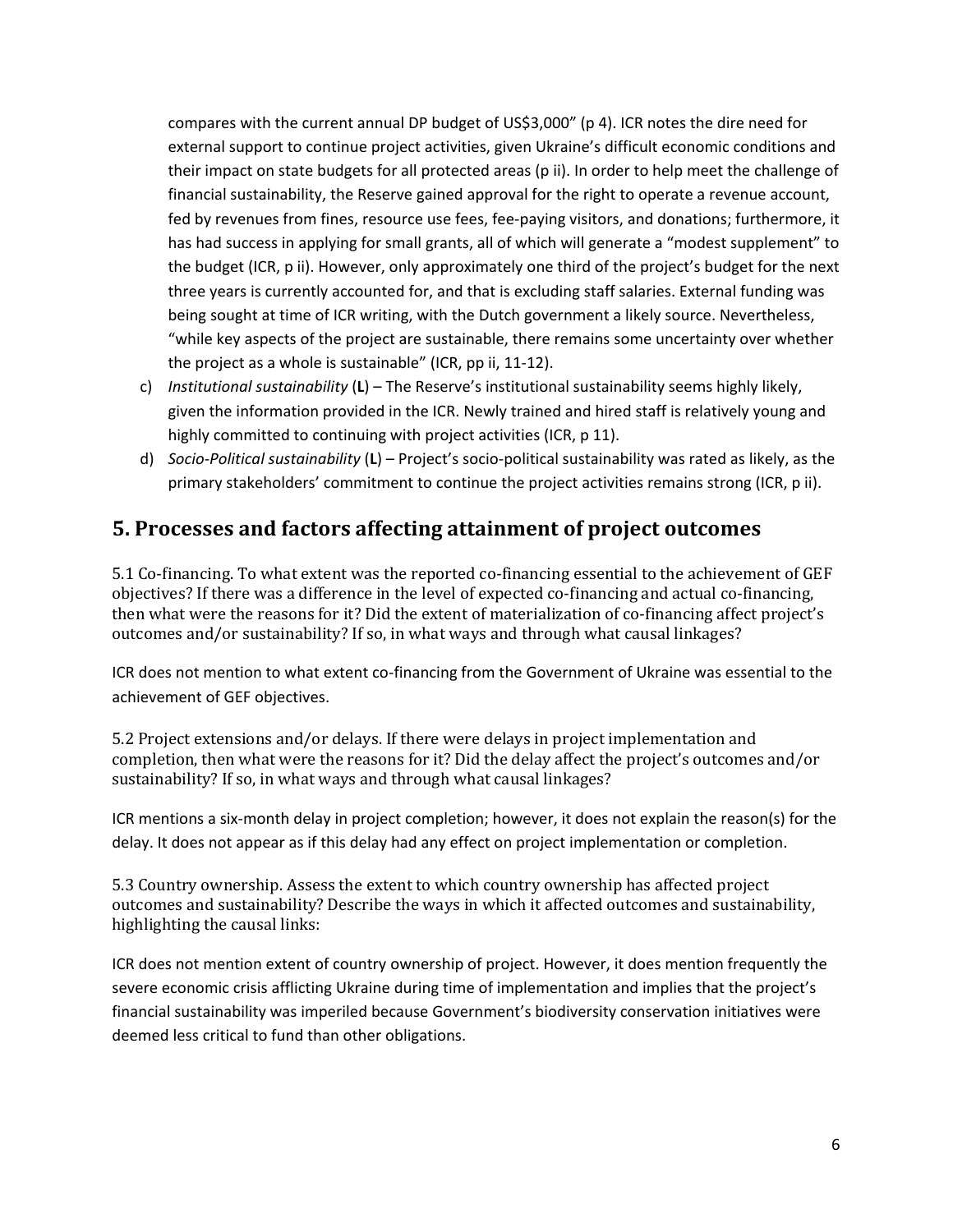### **6. Assessment of project's Monitoring and Evaluation system**

Ratings are assessed on a six point scale: Highly Satisfactory=no shortcomings in this M&E component; Satisfactory=minor shortcomings in this M&E component; Moderately Satisfactory=moderate shortcomings in this M&E component; Moderately Unsatisfactory=significant shortcomings in this M&E component; Unsatisfactory=major shortcomings in this M&E component; Highly Unsatisfactory=there were no project M&E systems.

Please justify ratings in the space below each box.

| 6.1 M&E Design at entry | Rating: Moderately Satisfactory |
|-------------------------|---------------------------------|
|-------------------------|---------------------------------|

The PD establishes project achievement indicators and calls for short quarterly and longer annual reports (cf. p 5). The DPA was responsible for the quarterly progress reports, while the MEPNS was to consolidate those reports into longer, 6-monthly progress reports. After two years, a mid-term review was to be carried out jointly by a Ukrainian team and the World Bank; the TORs for this review were to be prepared 18 months into project implementation (p 43). Description of the project components (PD, pp 14-38) includes detailed explanation of each objective's activities; these descriptions offer targets or indicators for most activities, with which one can then track project's progress in achieving objectives. Targets are, in general, specific, achievable, and relevant; however, not all of them are time-bound or easily measurable. Annex 2 (PD, p 57), however, does include deadlines for the achievement of many, albeit not all, specific activities. Additionally, it should be noted that, in the PD sections that discuss monitoring and evaluation, what is being addressed is not M&E of the project, per se, but rather the monitoring of flora and fauna species in the delta, i.e. the main activity for DO3.

| 6.2 M&E Implementation | Rating: Unable to Assess |
|------------------------|--------------------------|
|------------------------|--------------------------|

ICR does not mention project's M&E systems; as such, it is not possible to rate the project's M&E implementation.

#### **7. Assessment of project implementation and execution**

Quality of Implementation includes the quality of project design, as well as the quality of supervision and assistance provided by implementing agency(s) to execution agencies throughout project implementation. Quality of Execution covers the effectiveness of the executing agency(s) in performing its roles and responsibilities. In both instances, the focus is upon factors that are largely within the control of the respective implementing and executing agency(s). A six point rating scale is used (Highly Satisfactory to Highly Unsatisfactory), or Unable to Assess.

Please justify ratings in the space below each box.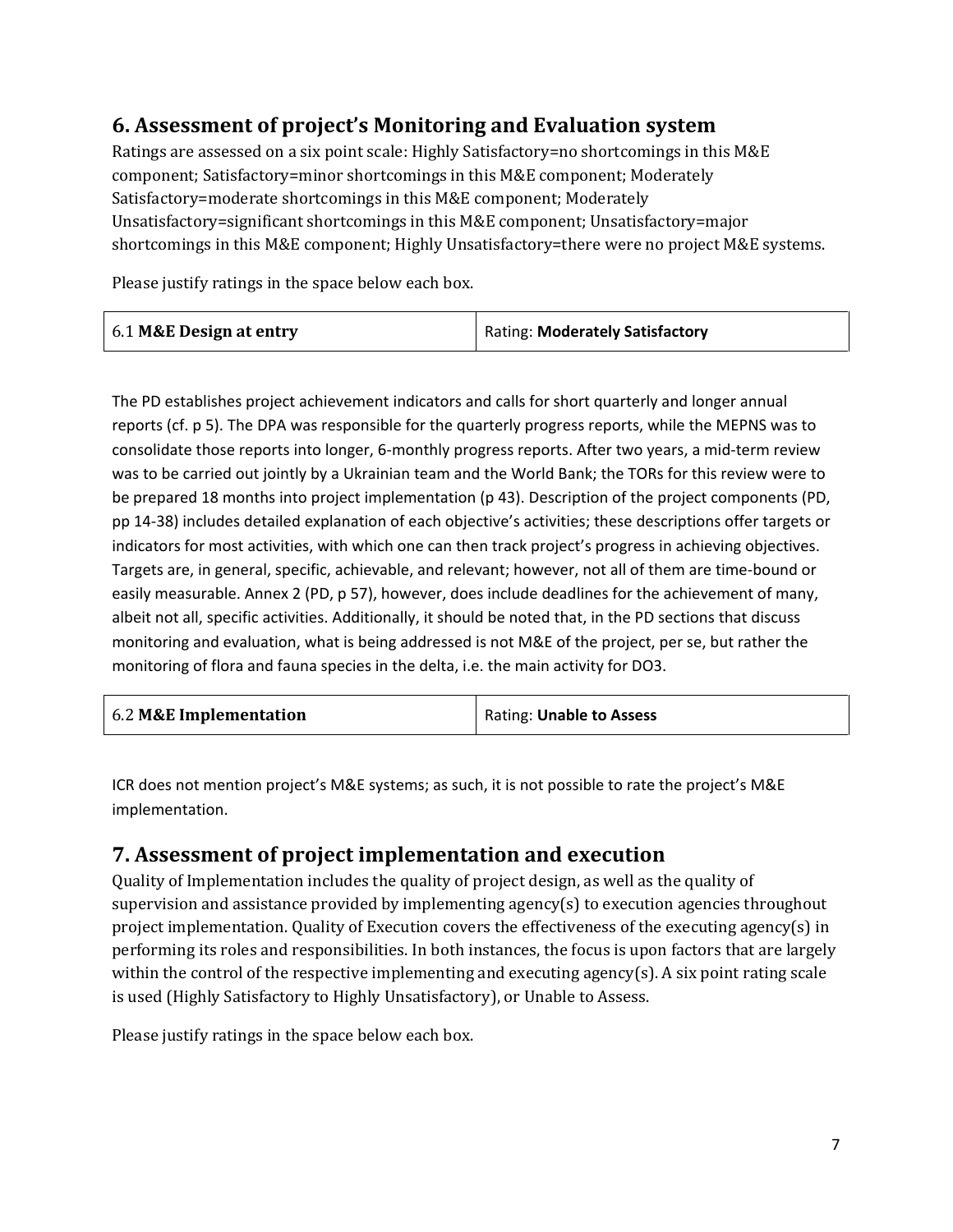According to the ICR, the World Bank's performance was satisfactory throughout preparation and implementation of the project. Project design was deemed fully appropriate to the project objectives, and the Bank provided much-needed assistance with procurement early on, helping ensure that the executing agency was prepared to run the operational phase of the project. Furthermore, the Bank was responsive to the additional, unforeseen supervision needs by accessing trust funds for technical issues and training. Furthermore, "the project was continuously supervised from project launch through completion by a technical specialist experienced with the needs of the project and with Ukraine" (ICR, pp ii-iii, 12).

According to the ICR, the quality of project execution was satisfactory. The MEPNS adequately facilitated all aspects of the project, and the DBRA, which consisted of a relatively small staff with little if any experience with bilateral or multilateral financed projects, performed well and adapted quickly its existing mandate to include wetland management and public education and involvement, as set forth by the project (ICR, pp ii, 12). Delays associated with the construction of the Authority's headquarters building, as well as licensing of the Special Account, both of which caused minor delays, were deemed by the ICR to be the fault not of the executing agency, but rather of the unforeseen rise in construction materials and personnel (in part due to a lack of private sector experience in construction and government regulations) in the first case, and a new licensing requirement by the Government of Ukraine in the second.

#### **8. Assessment of Project Impacts**

*Note - In instances where information on any impact related topic is not provided in the terminal evaluations, the reviewer should indicate in the relevant sections below that this is indeed the case and identify the information gaps. When providing information on topics related to impact, please cite the page number of the terminal evaluation from where the information is sourced.* 

8.1 Environmental Change. Describe the changes in environmental stress and environmental status that occurred by the end of the project. Include both quantitative and qualitative changes documented, sources of information for these changes, and how project activities contributed to or hindered these changes. Also include how contextual factors have contributed to or hindered these changes.

ICR does not mention any changes in environmental stress or status that occurred by the end of the project.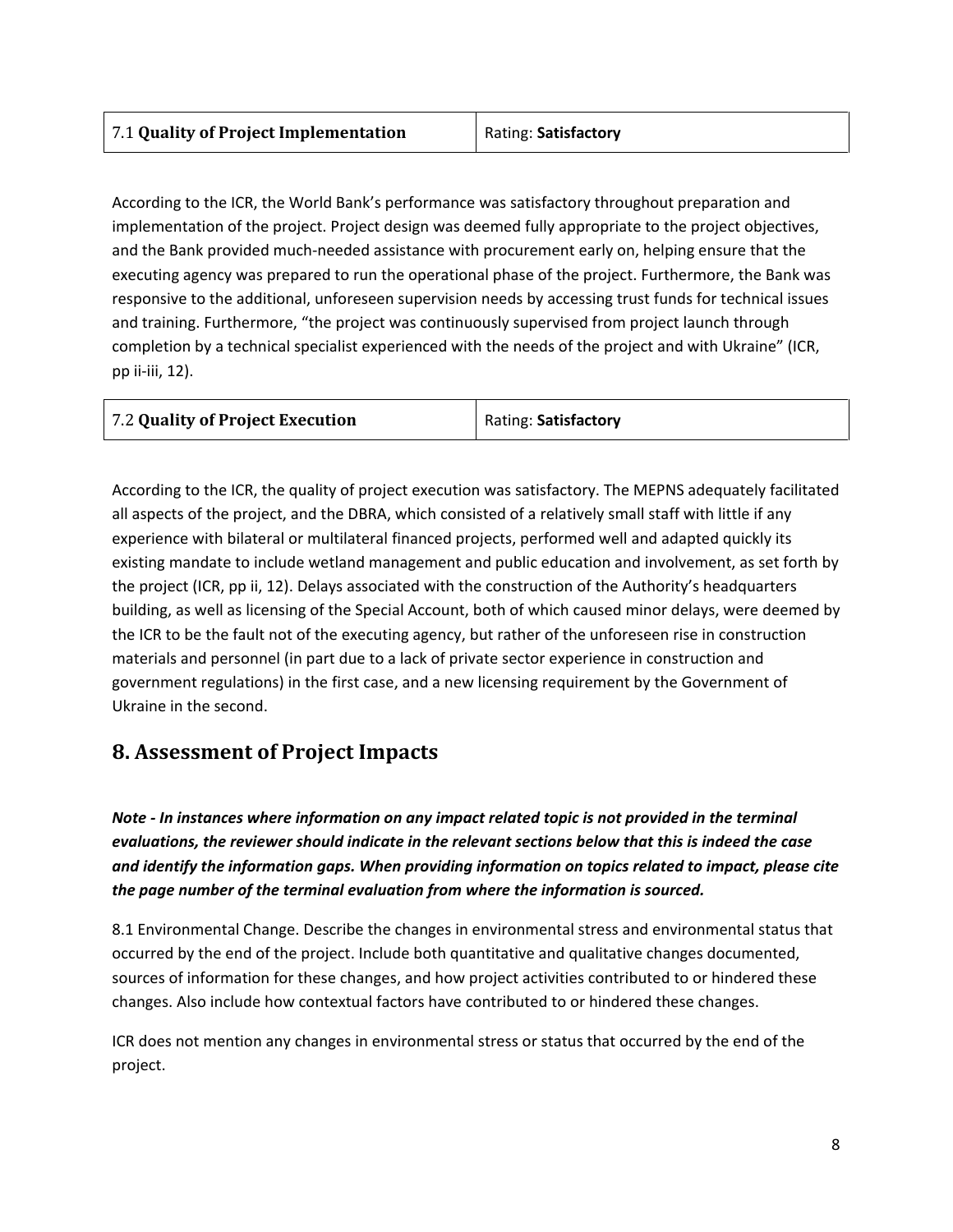8.2 Socioeconomic change. Describe any changes in human well-being (income, education, health, community relationships, etc.) that occurred by the end of the project. Include both quantitative and qualitative changes documented, sources of information for these changes, and how project activities contributed to or hindered these changes. Also include how contextual factors have contributed to or hindered these changes.

ICR does not mention any socioeconomic changes resulting directly from the project.

8.3 Capacity and governance changes. Describe notable changes in capacities and governance that can lead to large-scale action (both mass and legislative) bringing about positive environmental change. "Capacities" include awareness, knowledge, skills, infrastructure, and environmental monitoring systems, among others. "Governance" refers to decision-making processes, structures and systems, including access to and use of information, and thus would include laws, administrative bodies, trustbuilding and conflict resolution processes, information-sharing systems, etc. Indicate how project activities contributed to/ hindered these changes, as well as how contextual factors have influenced these changes.

a) *Capacities* – project's investment in research and monitoring activities improved the capacity of reserve staff to implement the operational program and contributed to improved international cooperation on conservation biology issues of the delta. The MEPNS's institutional and scientific capacity was strengthened (ICR, p 7). Furthermore, the project helped increase acceptance among scientists and the MEPNS on the importance of proactive management activities, such as the use of fire in reed bed management (ICR, p 7).

b) *Governance* – ICR does not mention any processes, structures, or systems established (apart from official creation of Reserve).

8.4 Unintended impacts. Describe any impacts not targeted by the project, whether positive or negative, affecting either ecological or social aspects. Indicate the factors that contributed to these unintended impacts occurring.

There were no unintended impacts of the project mentioned in the ICR.

8.5 Adoption of GEF initiatives at scale. Identify any initiatives (e.g. technologies, approaches, financing instruments, implementing bodies, legal frameworks, information systems) that have been mainstreamed, replicated and/or scaled up by government and other stakeholders by project end. Include the extent to which this broader adoption has taken place, e.g. if plans and resources have been established but no actual adoption has taken place, or if market change and large-scale environmental benefits have begun to occur. Indicate how project activities and other contextual factors contributed to these taking place. If broader adoption has not taken place as expected, indicate which factors (both project-related and contextual) have hindered this from happening.

ICR does not mention any GEF initiatives that were mainstreamed, replicated, or scaled up by government and other stakeholders by project's end.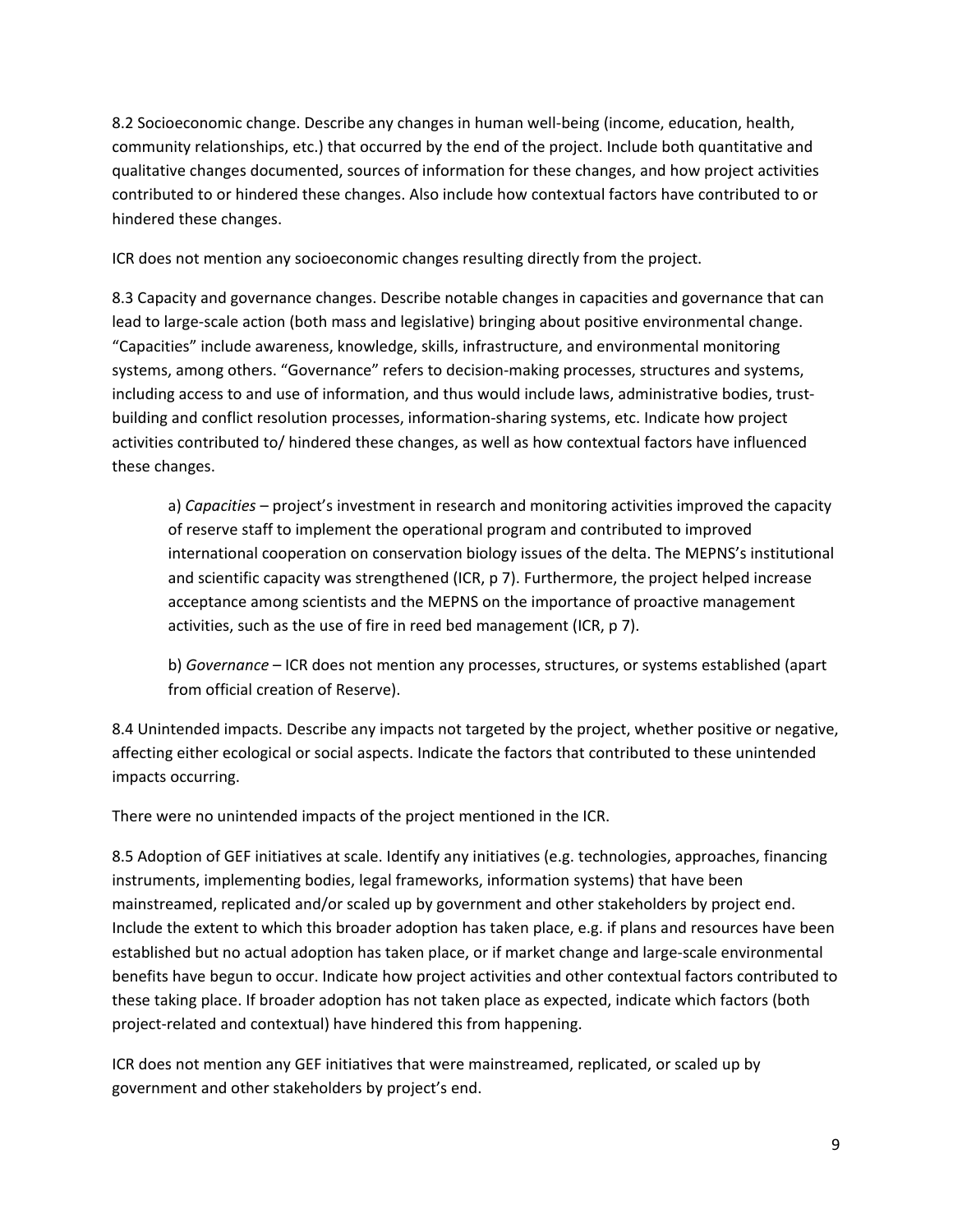#### **9. Lessons and recommendations**

9.1 Briefly describe the key lessons, good practices, or approaches mentioned in the terminal evaluation report that could have application for other GEF projects.

1) Well-planned public education and awareness activities are needed early in the project to get the public involved in a meaningful way. One way to catalyze the education and awareness activities would have been to initiate the project with an awareness and education activities through the non-governmental organization (NGO) development and small grants program

2) The creation of a biosphere reserve should be undertaken in phases to allow the administration and local communities opportunity to understand and adequately plan for its added financial and managerial responsibilities

3) Future projects should seek ways to simplify Ukrainian requirements and procedures early in project implementation in order to avoid delays in its progress

4) If the protected areas administration is to work effectively with local communities, technical studies to guide sustainable use of reserve resources (e.g., hunting and fishing) should be undertaken early in project implementation, in collaboration with local users and linked to public education activities

5) Continuity in supervision responsibility contributes greatly the relationship between the Bank and its client

#### 9.2 Briefly describe the recommendations given in the terminal evaluation.

*N.B.: The only recommendations provided by the ICR are provided below (cf. ICR, Appendix A):* 

- 1. If the MEPNS is to use the remaining grant funds, it will need to authorize the PMU (?) to proceed with preparing contracts for the remaining goods and services, so that they can be paid by direct payment
- 2. The Bank should provide a translated version of its draft ICR to the MEPNS as soon as feasible, and not later than 7 May 1999
- 3. The MEPNS should provide its comment letter on the Bank's ICR within several weeks of its receipt.
- 4. The Academy of Sciences and MEPNS should inform the Bank of the next steps it will take for working with Romania on making the bilateral biosphere reserve operational, so that this can be included in the Implementation Completion Report.